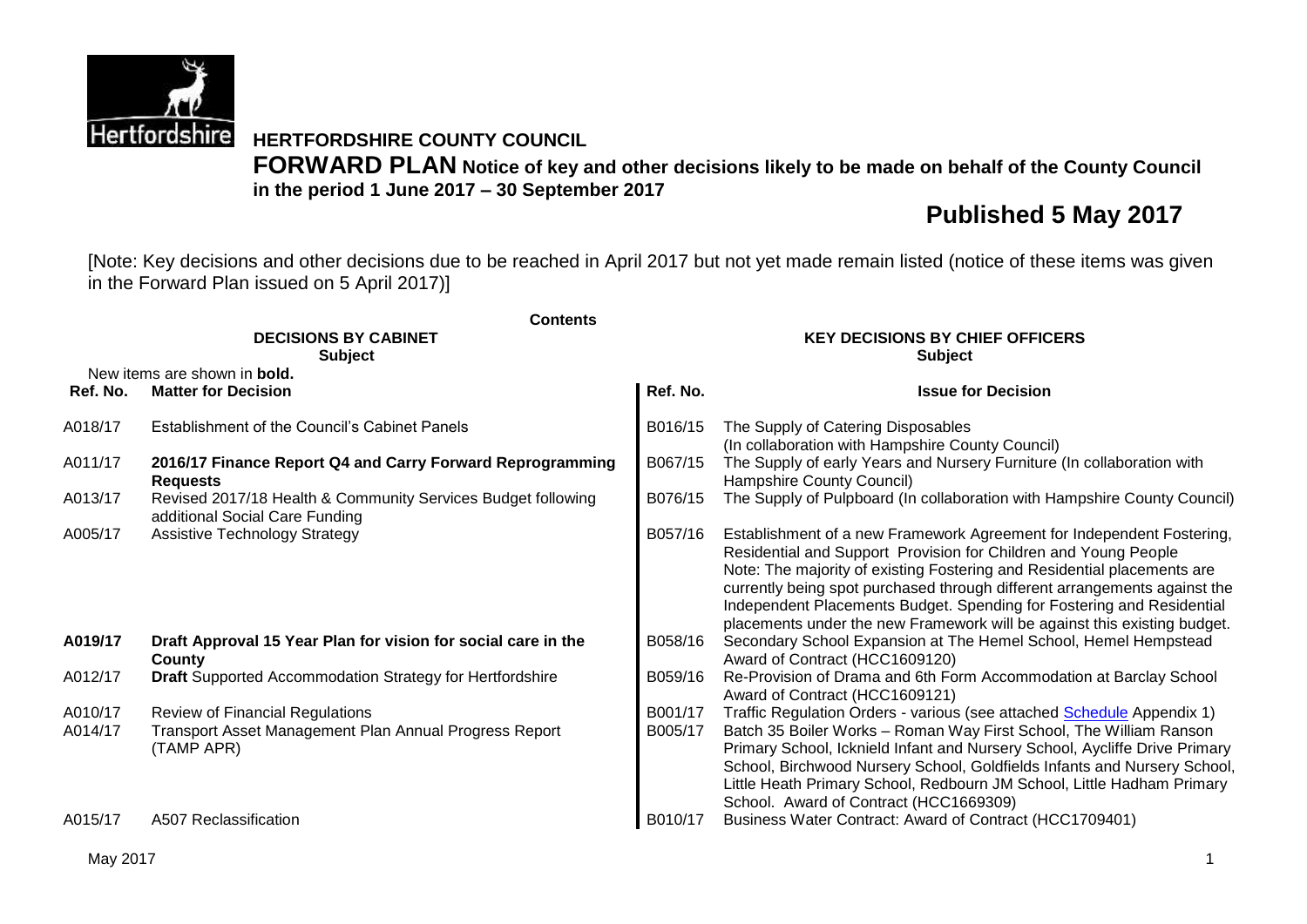| A016/17 | Regulation of Investigatory Powers (RIPA): Annual Report                                                                 | B011/17 | Four new Fire Appliances for Fires & Rescue Services: Award of Contract                                                                    |
|---------|--------------------------------------------------------------------------------------------------------------------------|---------|--------------------------------------------------------------------------------------------------------------------------------------------|
| A017/17 | Joined Up Care: Aligning Adult Social Care with Health                                                                   | B012/17 | The Supply and Delivery of School Milk                                                                                                     |
| A020/17 | Regionalisation of Adoption (RAA) Adopt East - Proposals for                                                             | B013/17 | Re-procurement of existing Regional Framework Agreement for Translating                                                                    |
| A004/17 | <b>Change in the Delivery of Adoption Services</b><br>Future Development of Care Homes in Hertfordshire by Hertfordshire | B014/17 | and Interpreting Services and award of local contracts in Herts<br>Shared Managed Services (SMS) For Hertfordshire - Contract Extension or |
|         | <b>County Council</b>                                                                                                    |         | Re-procurement (HCC0902784)                                                                                                                |
| A009/17 | Crowdfunding – To develop voluntary sector fundraising capacity in                                                       | B015/17 | Potential provision of electronic document records management software                                                                     |
|         | Hertfordshire                                                                                                            |         | following review of existing solution.                                                                                                     |
| A021/17 | Approval of sites to be identified within the forthcoming Draft                                                          | B016/17 | To acquire properties in Hertford in accordance with the Integrated Plan                                                                   |
|         | Minerals Local Plan (as Specific Sites, Preferred areas and / or                                                         |         | 2017/18, that will enable the delivery of capital receipts to the County                                                                   |
|         | Areas of Search)                                                                                                         |         | Council.                                                                                                                                   |
| A022/17 | Approval of Draft Local Transport Plan 4 - for public<br>consultation                                                    | B017/17 | Property Management Services Contract Award of Contract (HCC1709487)                                                                       |
|         |                                                                                                                          | B018/17 | Procurement of the Council's external insurance arrangements                                                                               |
|         |                                                                                                                          | B019/17 | To award a contract for the provision of an assessor for the Warmer Homes                                                                  |
|         |                                                                                                                          |         | Project                                                                                                                                    |
|         |                                                                                                                          | B020/17 | Support at Home Tender, Welwyn & Hatfield & Broxbourne: Award of                                                                           |
|         |                                                                                                                          |         | Contract                                                                                                                                   |
|         |                                                                                                                          | B021/17 | Batch 33 - Package 4 - Commonswood Primary & Nursery Field Junior &<br>Thundridge C of E Primary School. Award of Contract (HCC1709498)    |
|         |                                                                                                                          | B022/17 | Batch 35 - Package 1 - Birchwood Nursery & Redbourn Junior School.                                                                         |
|         |                                                                                                                          |         | Award of Contract (HCC1709499)                                                                                                             |
|         |                                                                                                                          | B023/17 | Batch 35 - Package 2 - Aycliffe Drive Primary, Goldfield Infants & Nursery                                                                 |
|         |                                                                                                                          |         | & Little Heath Primary School. Award of Contract (HCC1709500)                                                                              |
|         |                                                                                                                          | B024/17 | Batch 35 - Package 3 - Icknield Infant & Nursery, Little Hadham Primary,                                                                   |
|         |                                                                                                                          |         | Roman Way First & The William Ransom Primary School. Award of                                                                              |
|         |                                                                                                                          |         | Contract (HCC1709501)                                                                                                                      |
|         |                                                                                                                          | B025/17 | Tender of Housing Related Support Domestic Abuse Services. Award of<br>Contract                                                            |
|         |                                                                                                                          | B026/17 | Award of Contract for Provision of Recruitment, advertising and Statutory                                                                  |
|         |                                                                                                                          |         | <b>Notices</b>                                                                                                                             |
|         |                                                                                                                          | B027/17 | Extension of Residual Local Authority Collected Waste Disposal                                                                             |
|         |                                                                                                                          |         | Arrangements                                                                                                                               |
|         |                                                                                                                          | B028/17 | Appointment of a Technical Advisor for the Residual Waste Treatment                                                                        |
|         |                                                                                                                          |         | Programme (RWTP)                                                                                                                           |
|         |                                                                                                                          | B029/17 | Contract for the Provision of Re-use retail Services at Household Waste<br><b>Recycling Centres</b>                                        |
|         |                                                                                                                          | B030/17 | Extension of the Contract for Waterdale Waste Transfer Station                                                                             |
|         |                                                                                                                          |         |                                                                                                                                            |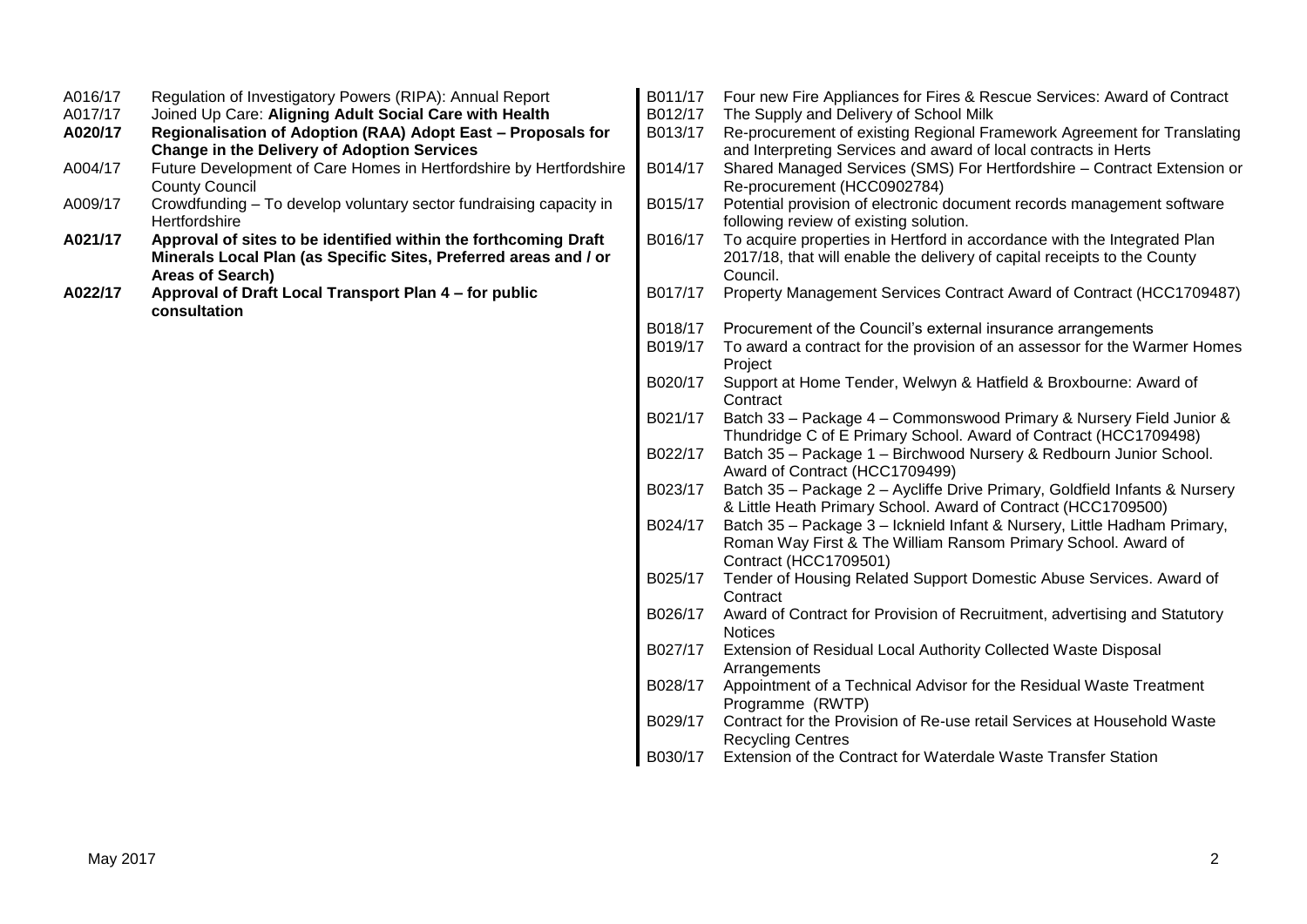B031/17 Whether to initiate consultation on a proposal to change the age range of Widford School (Primary), to allow children to be admitted from the age of 2. Whether or not to initiate consultation on the amalgamation of Redbourn Infant and Redbourn Junior Schools (i.e. the closure of Redbourn Junior School and the extension of the Redbourn Infant School) **B032/17 Procurement of training providers to allow Hertfordshire County Council to utilise the Apprenticeship Levy funds. B033/17 Award Tender for Residential Home for Children and Young People (C&YP) aged 13-18 with Autism, Learning Difficulties and/or Behaviour that Challenges at Wynchlands Crescent, St Albans B034/17 The Supply of Laminating Pouches (in collaboration with Hampshire County Council) B035/17 Dynamic Purchasing Systems for the Supply of Copier Paper B036/17 Potential extension and improvement of Enterprise Resource Planning contract. This covers Human Resources, Finance, Procurement, Budgeting and Reporting.**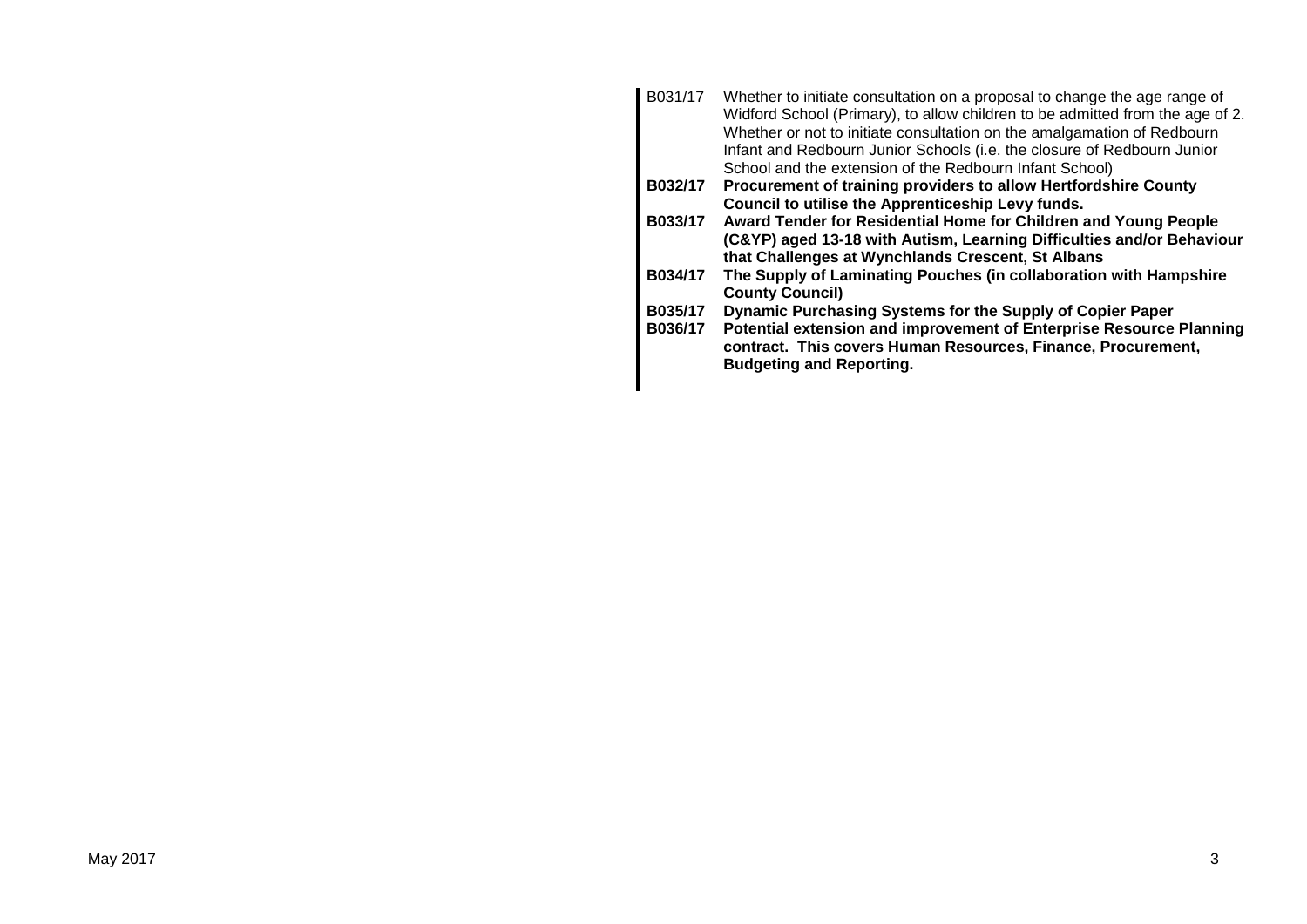| Ref. No. | <b>Matter for Decision</b>                                                                                  | Date<br>decision to<br>be made | <b>Cabinet Panels to</b><br>be consulted                                                          | Officer contact for this<br>matter                                       | Documents to be considered" <sup>11</sup>                                                           |
|----------|-------------------------------------------------------------------------------------------------------------|--------------------------------|---------------------------------------------------------------------------------------------------|--------------------------------------------------------------------------|-----------------------------------------------------------------------------------------------------|
| A018/17  | Establishment of the Council's<br><b>Cabinet Panels</b>                                                     | 23/05/2017                     | N/A                                                                                               | Deborah Jeffery<br>01992 555563                                          | Report of the Chief Legal Officer                                                                   |
| A011/17  | 2016/17 Finance Report Q4 and<br><b>Carry Forward Reprogramming</b><br><b>Requests</b>                      | 26/06/2017                     | Resources &<br>Performance<br><b>Cabinet Panel</b>                                                | Lindsey McLeod<br>01992 556431                                           | Report of the Director of Resources                                                                 |
| A013/17  | Revised 2017/18 Health &<br><b>Community Services Budget</b><br>following additional Social Care<br>Funding | 26/06/2017                     | Resources &<br>Performance<br><b>Cabinet Panel</b><br>Adult Care & Health<br><b>Cabinet Panel</b> | Lindsey McLeod<br>01992 556431<br><b>Helen Maneuf</b><br>01992 556350    | Joint Report of the Director of<br>Resources and The Director Health &<br><b>Community Services</b> |
| A005/17  | <b>Assistive Technology Strategy</b>                                                                        | 26/06/2017                     | Adult Care & Health<br><b>Cabinet Panel</b>                                                       | <b>Helen Maneuf</b><br>01992 556350<br>David Coolbear<br>01438 843872    | Report of the Director Health &<br><b>Community Services</b>                                        |
| A019/17  | Draft Approval 15 Year Plan for<br>vision for social care in the<br>County                                  | 26/06/2017                     | <b>Adult Care &amp;</b><br><b>Health Cabinet</b><br><b>Panel</b>                                  | <b>Helen Maneuf</b><br>01992 556350                                      | Report of the Director of Health &<br><b>Community Services</b>                                     |
| A012/17  | <b>Draft</b> Supported Accommodation<br><b>Strategy for Hertfordshire</b>                                   | 10/07/2017                     | Adult Care & Health<br><b>Cabinet Panel</b>                                                       | Kulbir Lalli<br>01438 843217<br><b>Frances Heathcote</b><br>01992 556343 | Report of the Director Health &<br><b>Community Services</b>                                        |

**PART A: DECISIONS BY CARINET** Note: New items and amendments are shown in **bold** 

1

<sup>.&</sup>lt;br>The address from which, subject to any prohibition or restriction on their disclosure, copies of, or extracts from, any document listed is available is County Hall, Pegs Lane, Hertford, SG13 8DE. Other documents relevant to these matters may be submitted to the decision maker. To request details of such documents (if any) as they become available contact Elaine Shell, Democratic Services Manager by email [\(elaine.shell@hertfordshire.gov.uk\)](mailto:elaine.shell@hertfordshire.gov.uk) or phone (01992 555565). \*\*\* No Forward Plan Ref Additional Item for Cabinet: Not a key decision

<sup>&</sup>lt;sup>††</sup> Documents to be considered by the Cabinet are published in the Council's website at <https://cmis.hertsdirect.org/hertfordshire/Calendarofcouncilmeetings.aspx>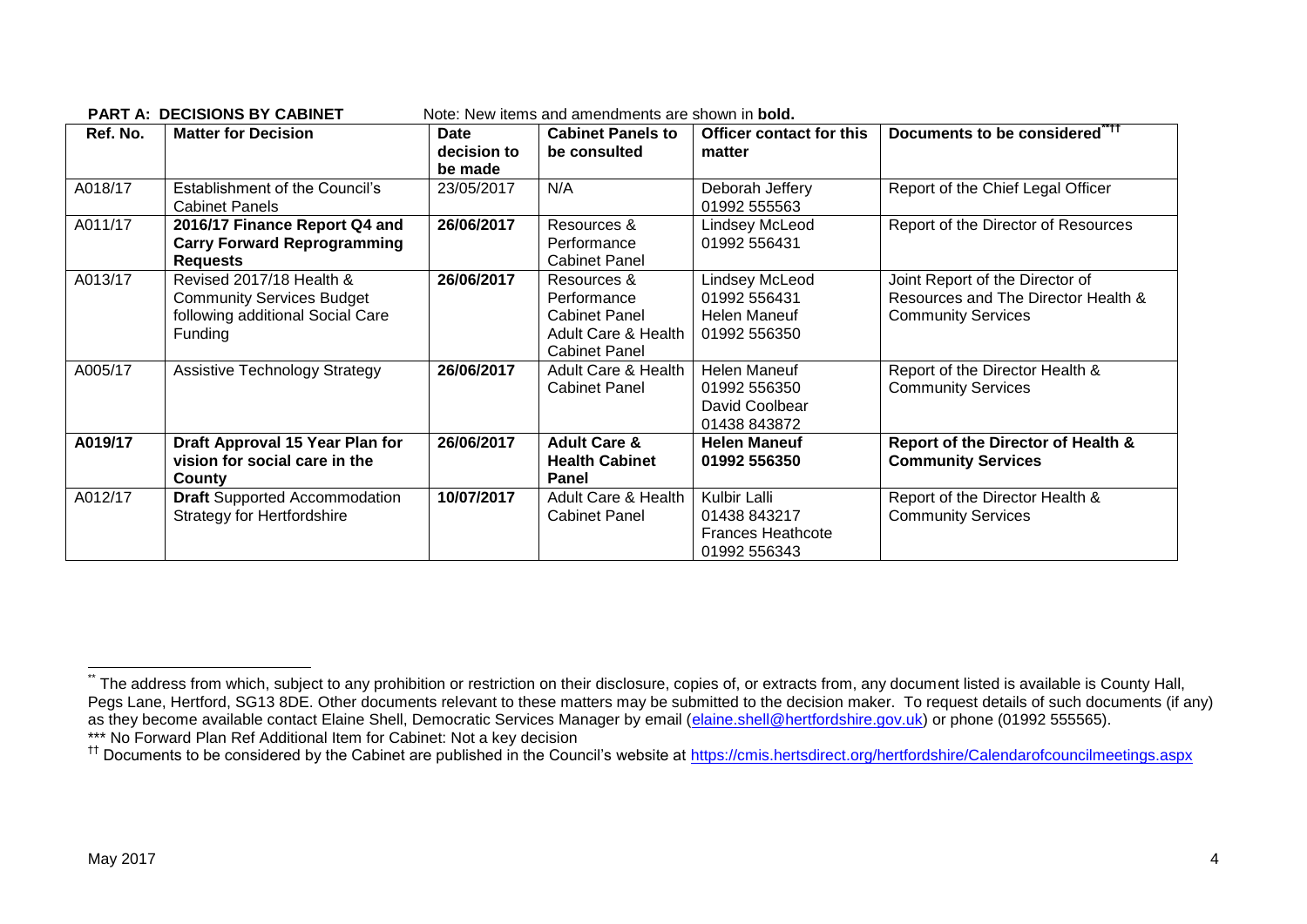| A010/17 | <b>Review of Financial Regulations</b>                                                                                                                               | Cabinet<br>10/07/2017           | Resources &<br>Performance<br><b>Cabinet Panel</b>                         | Lindsey McLeod<br>01992 556431                                                  | Report of the Director of Resources                                          |
|---------|----------------------------------------------------------------------------------------------------------------------------------------------------------------------|---------------------------------|----------------------------------------------------------------------------|---------------------------------------------------------------------------------|------------------------------------------------------------------------------|
|         |                                                                                                                                                                      | County<br>Council<br>18/07/2017 |                                                                            |                                                                                 |                                                                              |
| A014/17 | <b>Transport Asset Management Plan</b><br>Annual Progress Report<br>(TAMP APR)                                                                                       | 10/07/2017                      | <b>Highways Cabinet</b><br>Panel                                           | Chris Allen Smith<br>01992 658167                                               | Report of the Chief Executive & Director<br>of Environment                   |
| A015/17 | A507 Reclassification                                                                                                                                                | 10/07/2017                      | <b>Highways Cabinet</b><br>Panel                                           | <b>Daniel Tancock</b><br>01992 588619                                           | Report of the Chief Executive & Director<br>of Environment                   |
| A016/17 | <b>Regulation of Investigatory Powers</b><br>(RIPA): Annual Report                                                                                                   | 10/07/2017                      | <b>Community Safety</b><br>& Waste<br><b>Management Panel</b>              | <b>Guy Pratt</b><br>01992 557535                                                | Report of the Chief Executive & Director<br>of Environment                   |
| A017/17 | Joined Up Care: Aligning Adult<br><b>Social Care with Health</b>                                                                                                     | 10/07/2017                      | Adult Care & Health<br><b>Cabinet Panel</b>                                | Jamie Sutterby<br>01992 556300                                                  | Report of the Director of Health &<br><b>Community Services</b>              |
| A020/17 | <b>Regionalisation of Adoption</b><br>(RAA) Adopt East - Proposals<br>for Change in the Delivery of<br><b>Adoption Services</b>                                      | 10/07/2017                      | Children's<br><b>Services Cabinet</b><br><b>Panel</b>                      | <b>Sue Lowndes</b><br>07799003486                                               | <b>Report of the Director of Children's</b><br><b>Services</b>               |
| A004/17 | Future Development of Care<br>Homes in Hertfordshire by<br>Hertfordshire County Council                                                                              | 25/09/2017                      | Adult Care & Health<br><b>Cabinet Panel</b>                                | <b>Kulbir Lalli</b><br>01438 843217<br><b>Frances Heathcote</b><br>01992 556343 | Report of the Director Health &<br><b>Community Services</b>                 |
| A009/17 | Crowdfunding - To develop<br>voluntary sector fundraising<br>capacity in Hertfordshire                                                                               | 25/09/2017                      | <b>Adult Care &amp; Health</b><br><b>Cabinet Panel</b>                     | <b>Frances Heathcote</b><br>01992 556343                                        | Report of the Director Health &<br><b>Community Services</b>                 |
| A021/17 | Approval of sites to be identified<br>within the forthcoming Draft<br><b>Minerals Local Plan (as Specific</b><br>Sites, Preferred areas and / or<br>Areas of Search) | 25/09/2017                      | Environment,<br><b>Planning &amp;</b><br><b>Transport Cabinet</b><br>Panel | <b>Julie Greaves</b><br>01992 556227                                            | <b>Report of the Chief Executive &amp;</b><br><b>Director of Environment</b> |
| A022/17 | <b>Approval of Draft Local</b><br>Transport Plan 4 - for public<br>consultation                                                                                      | 25/09/2017                      | Environment,<br><b>Planning &amp;</b><br><b>Transport Cabinet</b><br>Panel | <b>James Povey</b><br>01992 556798                                              | <b>Report of the Chief Executive &amp;</b><br><b>Director of Environment</b> |

**Membership of Cabinet:** 

**Derrick Ashley Environment, Planning & Transport Richard Roberts Children's Services**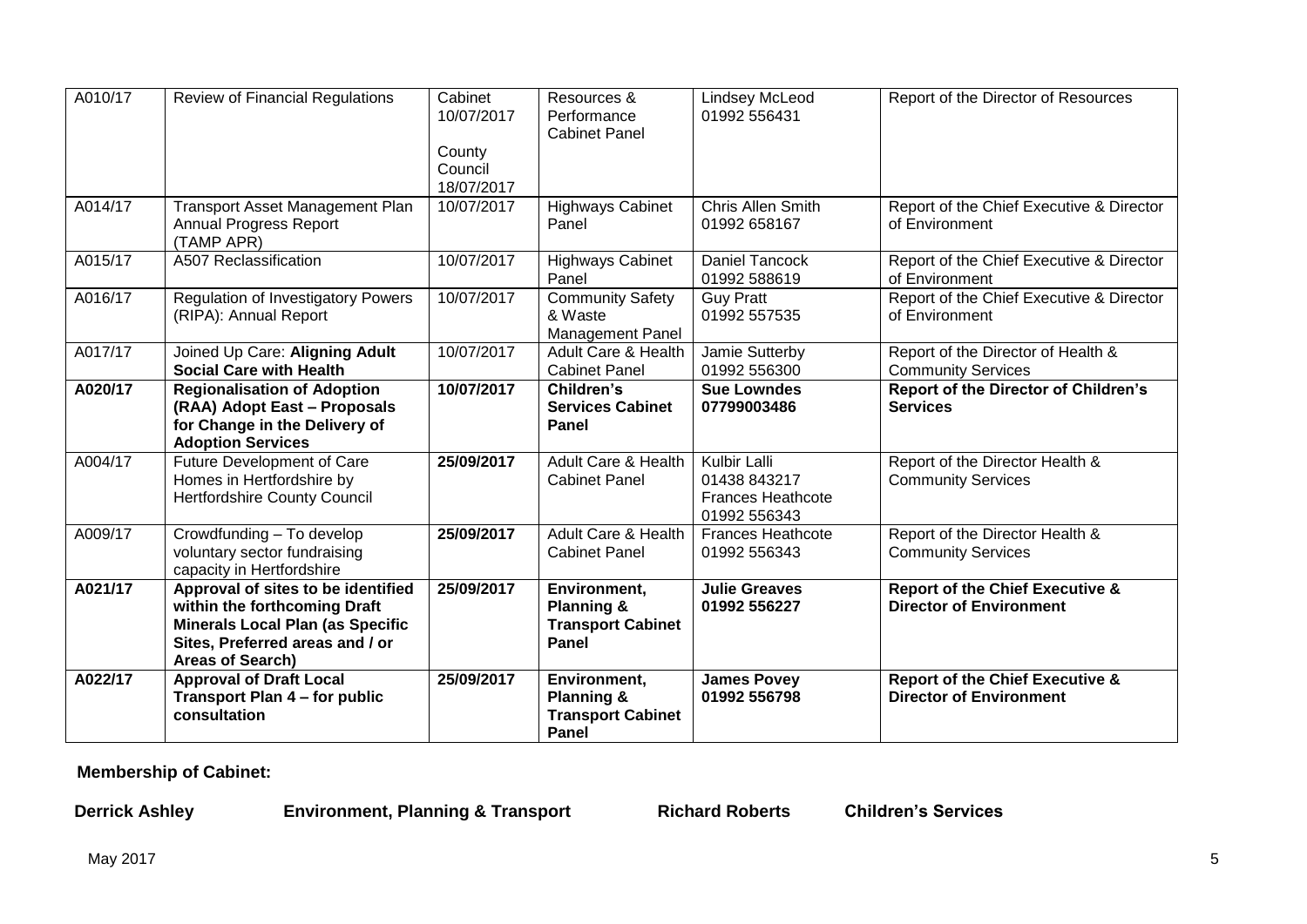| <b>Terry Douris</b>                                  | <b>Highways</b>                                                                                      | <b>Richard Thake</b>      | <b>Community Safety &amp; Waste Management</b> |
|------------------------------------------------------|------------------------------------------------------------------------------------------------------|---------------------------|------------------------------------------------|
| <b>Robert Gordon</b>                                 | <b>Leader of the Council</b>                                                                         | <b>David Williams</b>     | <b>Enterprise, Education &amp; Skills</b>      |
| <b>Christopher Hayward</b><br><b>Teresa Heritage</b> | <b>Resources &amp; Performance / Deputy Leader</b><br><b>Public Health, Localism &amp; Libraries</b> | <b>Colette Wyatt-Lowe</b> | <b>Adult Care &amp; Health</b>                 |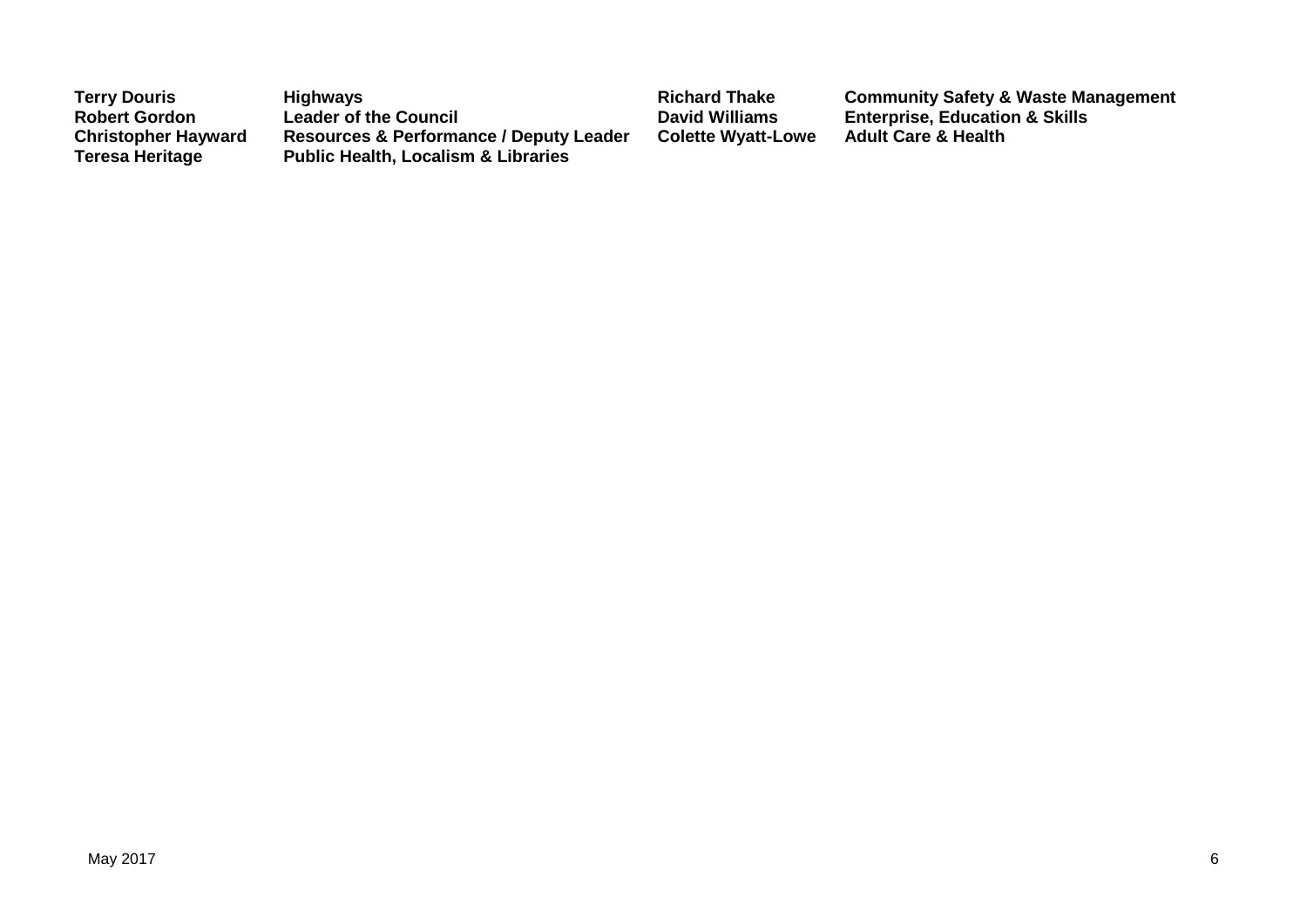**PART B: DECISIONS BY CHIEF OFFICERS Note: New items and amendments are shown in bold.** 

| Ref. No. | <b>Issue for Decision</b>                                                                                                     | <b>Name and Title of</b><br><b>Decision Maker</b>   | Date, or<br>period<br>within<br>which,<br>decision to<br>be made | <b>Cabinet Panels to be</b><br>consulted | Officer contact for<br>this matter   | Documents to be considered <sup>##</sup> |
|----------|-------------------------------------------------------------------------------------------------------------------------------|-----------------------------------------------------|------------------------------------------------------------------|------------------------------------------|--------------------------------------|------------------------------------------|
| B016/15  | The Supply of<br>Catering<br><b>Disposables</b><br>(In collaboration<br>with Hampshire<br>County Council)                     | Peter Maguire<br><b>Head of Special</b><br>Projects | <b>May 2017</b><br>(was April<br>2017)                           |                                          | Glenn Facey<br>01707 292364          | See Note 2 & 3 below                     |
| B067/15  | The Supply of early<br><b>Years and Nursery</b><br>Furniture (In<br>collaboration with<br><b>Hampshire County</b><br>Council) | Peter Maguire<br><b>Head of Special</b><br>Projects | June 2017<br>(was March<br>2017)                                 |                                          | James Conway<br>01707 292357         | See Note 2 & 3 below                     |
| B076/15  | The Supply of<br>Pulpboard (In<br>collaboration with<br><b>Hampshire County</b><br>Council)                                   | Peter Maguire<br><b>Head of Special</b><br>Projects | <b>July 2017</b><br>(was May<br>2017)                            |                                          | <b>Becky Cameron</b><br>01707 292353 | See Note 2 & 3 below                     |

1

<sup>‡‡</sup> The address from which, subject to any prohibition or restriction on their disclosure, copies of, or extracts from, any document listed is available is County Hall, Pegs Lane, Hertford, SG13 8DE. Other documents relevant to these matters may be submitted to the decision maker. To request details of such documents (if any) as they become available contact Elaine Shell, Democratic Services Manager by email [\(elaine.shell@hertfordshire.gov.uk\)](mailto:elaine.shell@hertfordshire.gov.uk) or phone (01992 555565).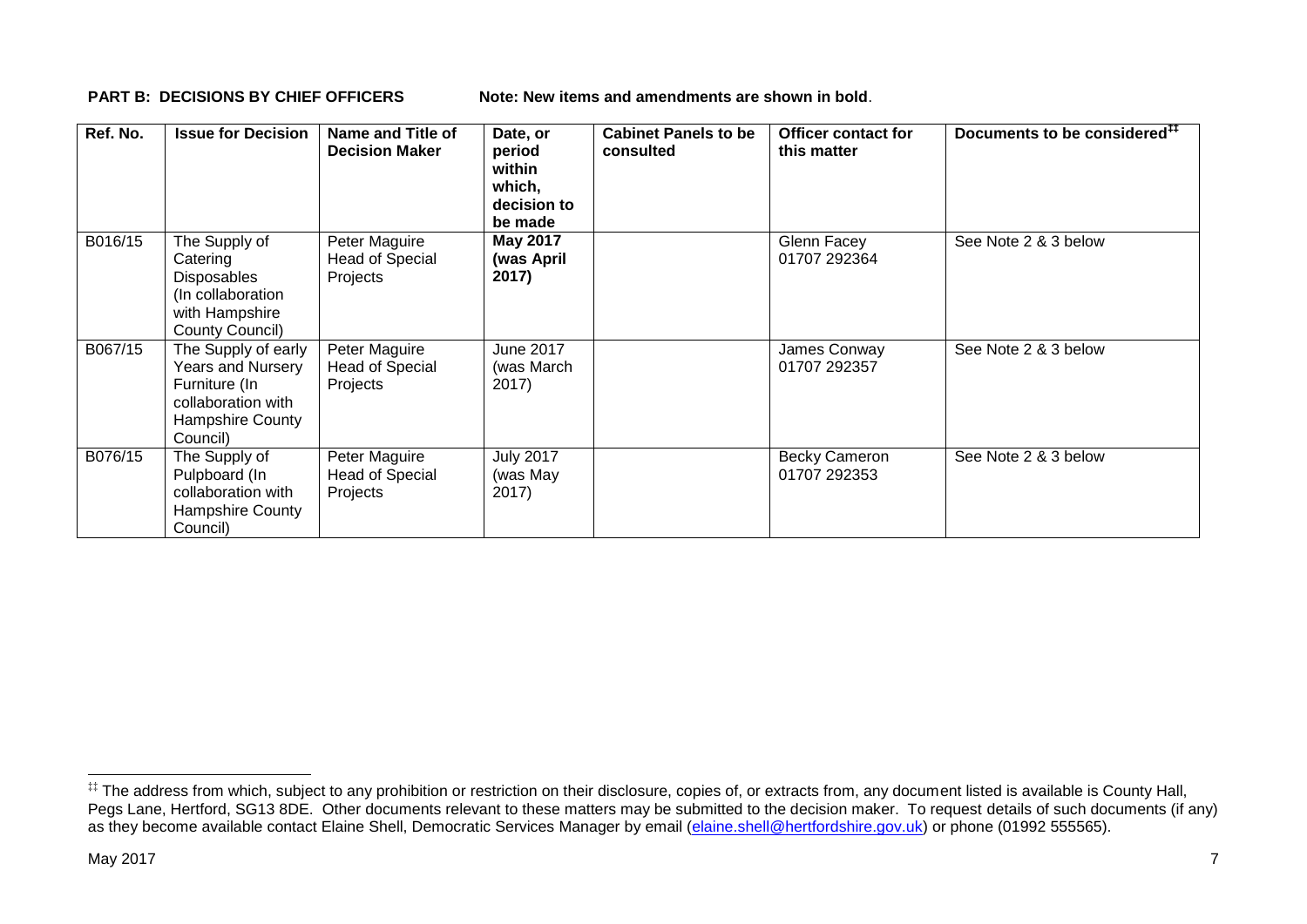| B057/16 | Establishment of a<br>new Framework<br>Agreement for<br>Independent<br>Fostering,<br>Residential and<br>Support Provision<br>for Children and<br>Young People<br>Note: The majority<br>of existing<br>Fostering and                                                                              | Jenny Coles Director<br>of Children's<br>Services                | May 2017<br>(January<br>2017)         | Lynn Knowles<br>07740 918847       | See Note 2 below |
|---------|--------------------------------------------------------------------------------------------------------------------------------------------------------------------------------------------------------------------------------------------------------------------------------------------------|------------------------------------------------------------------|---------------------------------------|------------------------------------|------------------|
|         | Residential<br>placements are<br>currently being spot<br>purchased through<br>different<br>arrangements<br>against the<br>Independent<br>Placements<br>Budget. Spending<br>for Fostering and<br>Residential<br>placements under<br>the new Framework<br>will be against this<br>existing budget. |                                                                  |                                       |                                    |                  |
| B058/16 | Secondary School<br>Expansion at The<br>Hemel School,<br>Hemel Hempstead<br>Award of Contract<br>(HCC1609120)                                                                                                                                                                                    | Mark Handford-<br>Jones<br><b>Assistant Director</b><br>Property | <b>June 2017</b><br>(was May<br>2017) | <b>Trevor Mose</b><br>01992 556658 | See Note 2 below |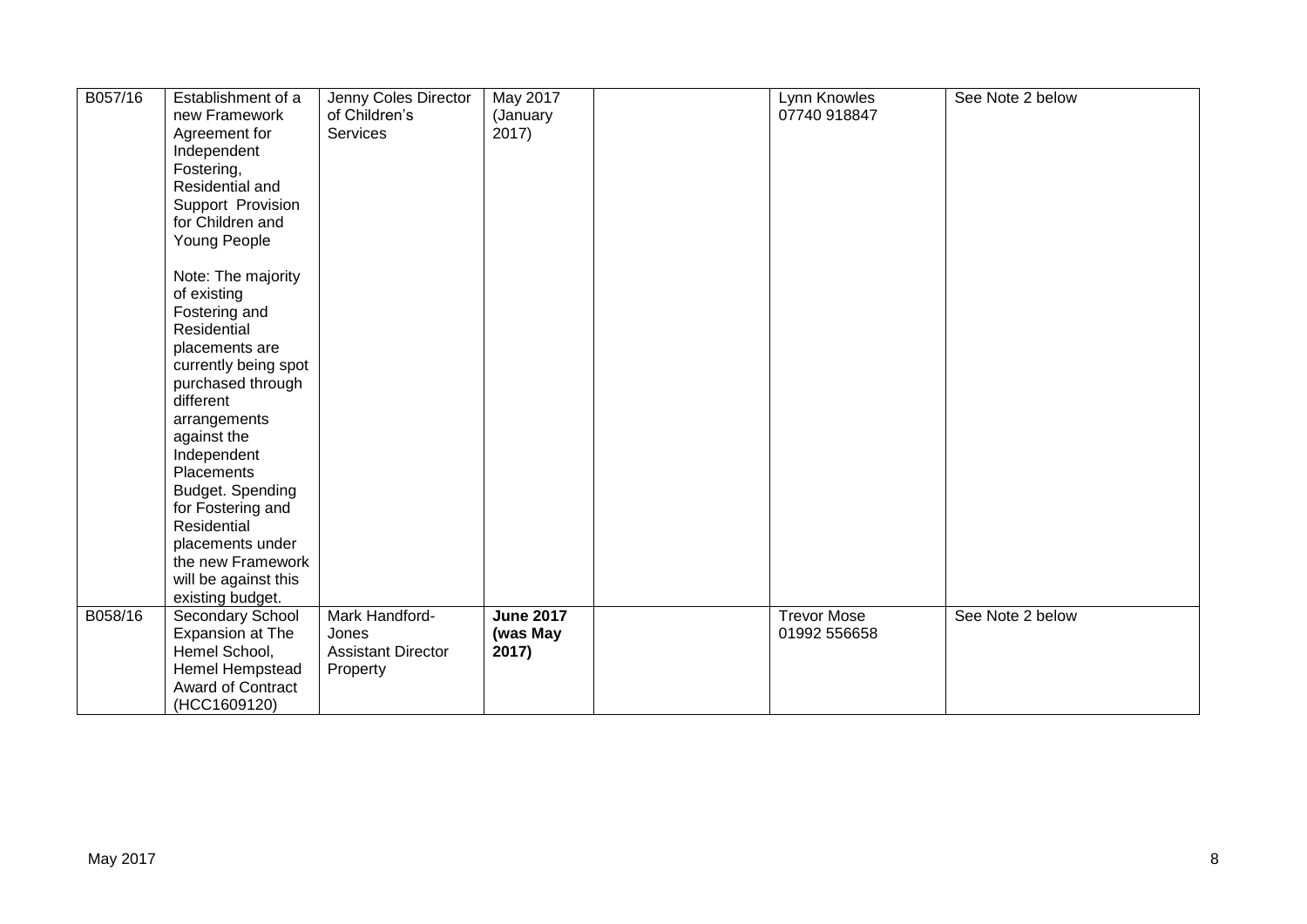| B059/16 | Re-Provision of<br>Drama and 6th<br>Form<br>Accommodation at<br><b>Barclay School</b><br><b>Award of Contract</b><br>(HCC1609121)                                                                                                                                                                                                                                                                       | Mark Handford-<br>Jones<br><b>Assistant Director</b><br>Property | <b>June 2017</b><br>(was May<br>2017)        | <b>Trevor Mose</b><br>01992 556658 | See Note 2 below                  |
|---------|---------------------------------------------------------------------------------------------------------------------------------------------------------------------------------------------------------------------------------------------------------------------------------------------------------------------------------------------------------------------------------------------------------|------------------------------------------------------------------|----------------------------------------------|------------------------------------|-----------------------------------|
| B001/17 | <b>Traffic Regulation</b><br>Orders - various<br>(see attached<br><b>Schedule</b> Appendix                                                                                                                                                                                                                                                                                                              | John Wood<br>Chief Executive &<br>Director of<br>Environment     | During the<br>period of this<br>Forward Plan | Rob Smith<br>01992 556118          | <b>Reports from Lead Officers</b> |
| B005/17 | Batch 35 Boiler<br>Works - Roman<br>Way First School,<br>The William<br>Ranson Primary<br>School, Icknield<br>Infant and Nursery<br>School, Aycliffe<br><b>Drive Primary</b><br>School, Birchwood<br>Nursery School,<br>Goldfields Infants<br>and Nursery<br>School, Little Heath<br>Primary School,<br>Redbourn JM<br>School, Little<br>Hadham Primary<br>School. Award of<br>Contract<br>(HCC1669309) | Mark Handford-<br>Jones<br><b>Assistant Director</b><br>Property | <b>May 2017</b><br>(February<br>2017)        | <b>Trevor Mose</b><br>01992 556658 | See Note 2 below                  |
| B010/17 | <b>Business Water</b><br>Contract: Award of<br>Contract<br>(HCC1709401)                                                                                                                                                                                                                                                                                                                                 | Mark Handford-<br>Jones<br><b>Assistant Director</b><br>Property | <b>June 2017</b><br>(was April<br>2017)      | Fiona Clark<br>01992 556008        | See Note 2 below                  |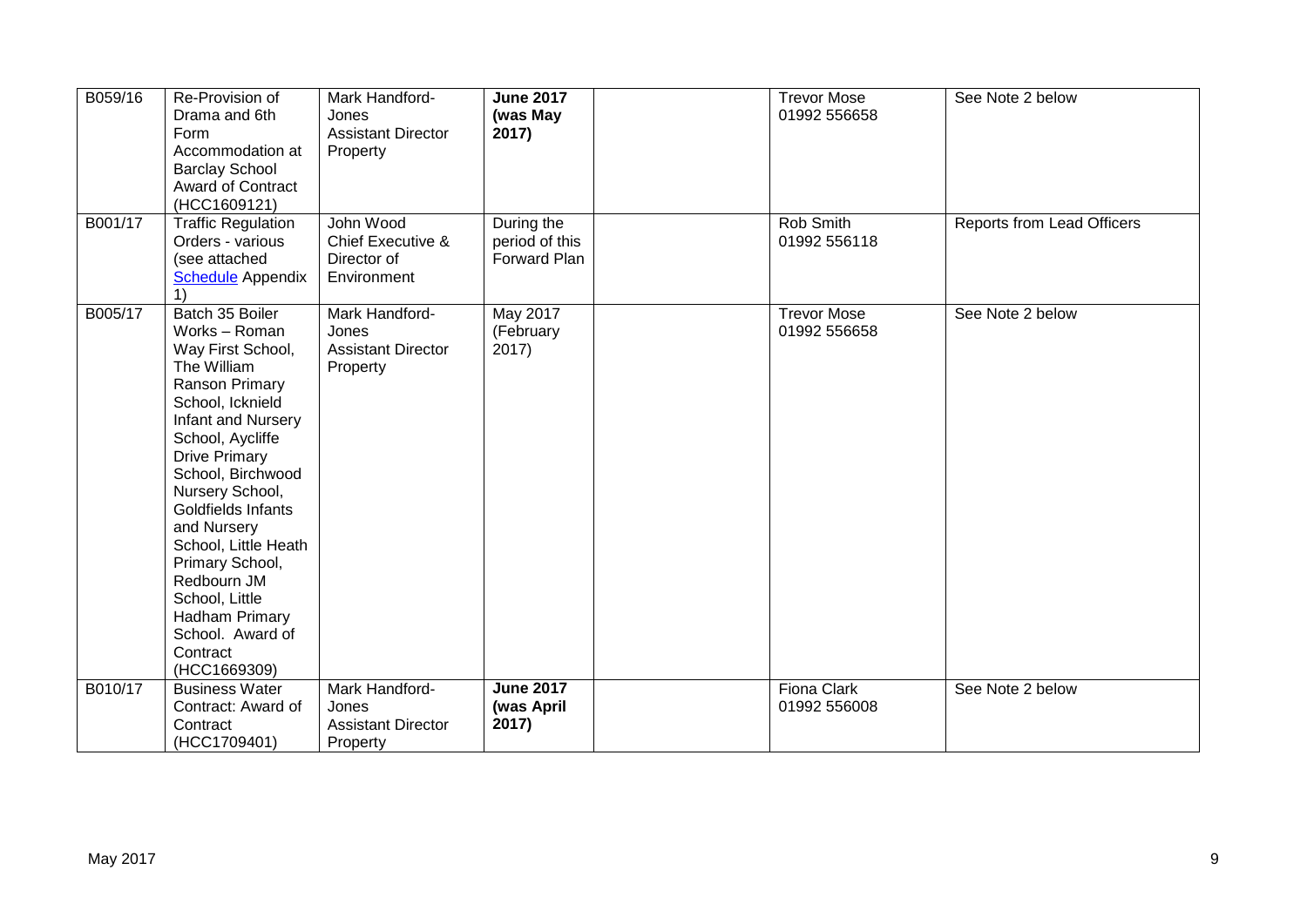| B011/17 | Four new Fire<br><b>Appliances for Fires</b><br>& Rescue Services:<br><b>Award of Contract</b>                                                                                        | Chris Bigland<br>Fire & Rescue<br>Service Assistant<br><b>Chief Fire Officer</b><br>Service Support | May 2017<br>(was April<br>2017         | Peter Hatherley<br>01992 507580                     | See Note 2 below |
|---------|---------------------------------------------------------------------------------------------------------------------------------------------------------------------------------------|-----------------------------------------------------------------------------------------------------|----------------------------------------|-----------------------------------------------------|------------------|
| B012/17 | The Supply and<br>Delivery of School<br>Milk                                                                                                                                          | Simon Newland<br>Assistant Director,<br>Education                                                   | May 2017                               | Jenny Reed<br>01707 292530                          | See Note 2 below |
| B013/17 | Re-procurement of<br>existing Regional<br>Framework<br>Agreement for<br>Translating and<br>Interpreting<br>Services and award<br>of local contracts in<br>Herts                       | Owen Mapley,<br>Director of<br>Resources                                                            | May 2017                               | David Butcher<br>01992 556733                       | See Note 2 below |
| B014/17 | <b>Shared Managed</b><br>Services (SMS) For<br>Hertfordshire-<br><b>Contract Extension</b><br>or Re-procurement<br>(HCC0902784)                                                       | Owen Mapley<br>Director of<br>Resources                                                             | <b>June 2017</b>                       | <b>Fiona Clark</b><br>01992 556008                  | See Note 2 below |
| B015/17 | Potential provision<br>of electronic<br>document records<br>management<br>software following<br>review of existing<br>solution.                                                       | Owen Mapley,<br>Director of<br>Resources                                                            | <b>May 2017</b><br>(was April<br>2017) | <b>Stuart Bannerman</b><br>Campbell<br>01992 588397 | See Note 2 below |
| B016/17 | To acquire<br>properties in<br>Hertford in<br>accordance with<br>the Integrated Plan<br>2017/18, that will<br>enable the delivery<br>of capital receipts<br>to the County<br>Council. | Owen Mapley,<br>Director of<br>Resources                                                            | <b>May 2017</b><br>(was April<br>2017) | Mark Hanford-Jones<br>01992 556084                  | See Note 2 below |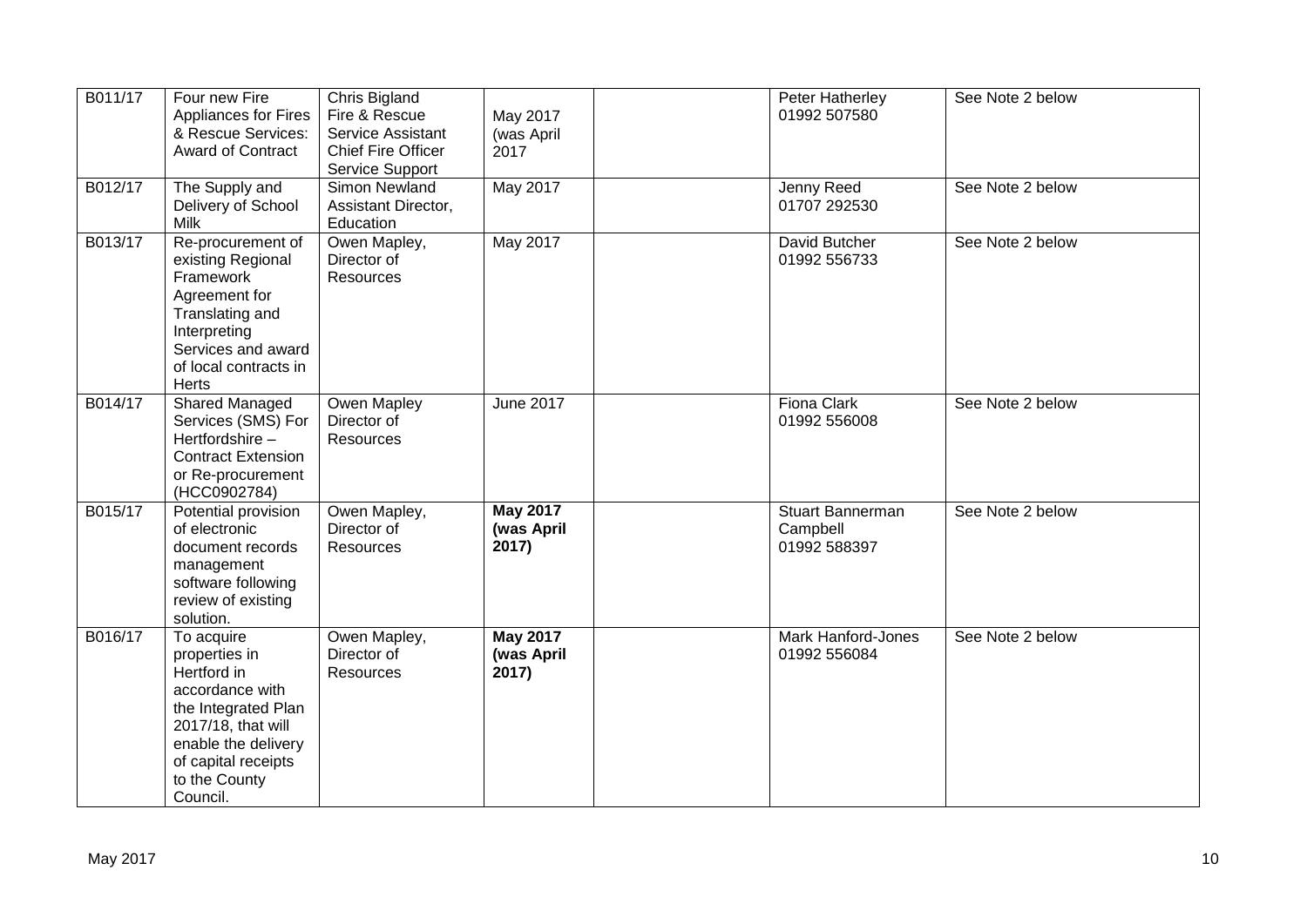| B017/17 | Property<br>Management<br><b>Services Contract</b><br><b>Award of Contract</b><br>(HCC1709487)                                                                | Mark Handford-<br>Jones<br><b>Assistant Director</b><br>Property                    | <b>June 2017</b><br>(was May<br>2017) | Mike Evans<br>01992 555634         | See Note 2 below |
|---------|---------------------------------------------------------------------------------------------------------------------------------------------------------------|-------------------------------------------------------------------------------------|---------------------------------------|------------------------------------|------------------|
| B018/17 | Procurement of the<br>Council's external<br>insurance<br>arrangements                                                                                         | <b>Terry Barnett</b><br><b>Head of Assurance</b>                                    | <b>June 2017</b>                      | <b>Fiona Timms</b><br>01438 843565 | See Note 2 below |
| B019/17 | To award a contract<br>for the provision of<br>an assessor for the<br><b>Warmer Homes</b><br>Project                                                          | Jim McManus,<br>Director of Public<br>Health                                        | <b>July 2017</b>                      | <b>Brian Gale</b><br>01438 843537  | See Note 2 below |
| B020/17 | Support at Home<br>Tender, Welwyn &<br>Hatfield &<br>Broxbourne: Award<br>of Contract                                                                         | <b>Frances Heathcote</b><br><b>Assistant Director</b><br>Community<br>Commissioning | <b>July 2017</b>                      | Daisy Sanghera<br>01438 843391     | See Note 2 below |
| B021/17 | Batch $33 -$<br>Package 4-<br>Commonswood<br>Primary & Nursery<br>Field Junior &<br>Thundridge C of E<br>Primary School.<br>Award of Contract<br>(HCC1709498) | Mark Handford-<br>Jones<br><b>Assistant Director</b><br>Property                    | <b>June 2017</b><br>(was May<br>2017) | <b>Trevor Mose</b><br>01992 556658 | See Note 2 below |
| B022/17 | Batch $35 -$<br>Package 1-<br><b>Birchwood Nursery</b><br>& Redbourn Junior<br>School. Award of<br>Contract(HCC1709<br>499)                                   | Mark Handford-<br>Jones<br><b>Assistant Director</b><br>Property                    | <b>June 2017</b><br>(was May<br>2017) | <b>Trevor Mose</b><br>01992 556658 | See Note 2 below |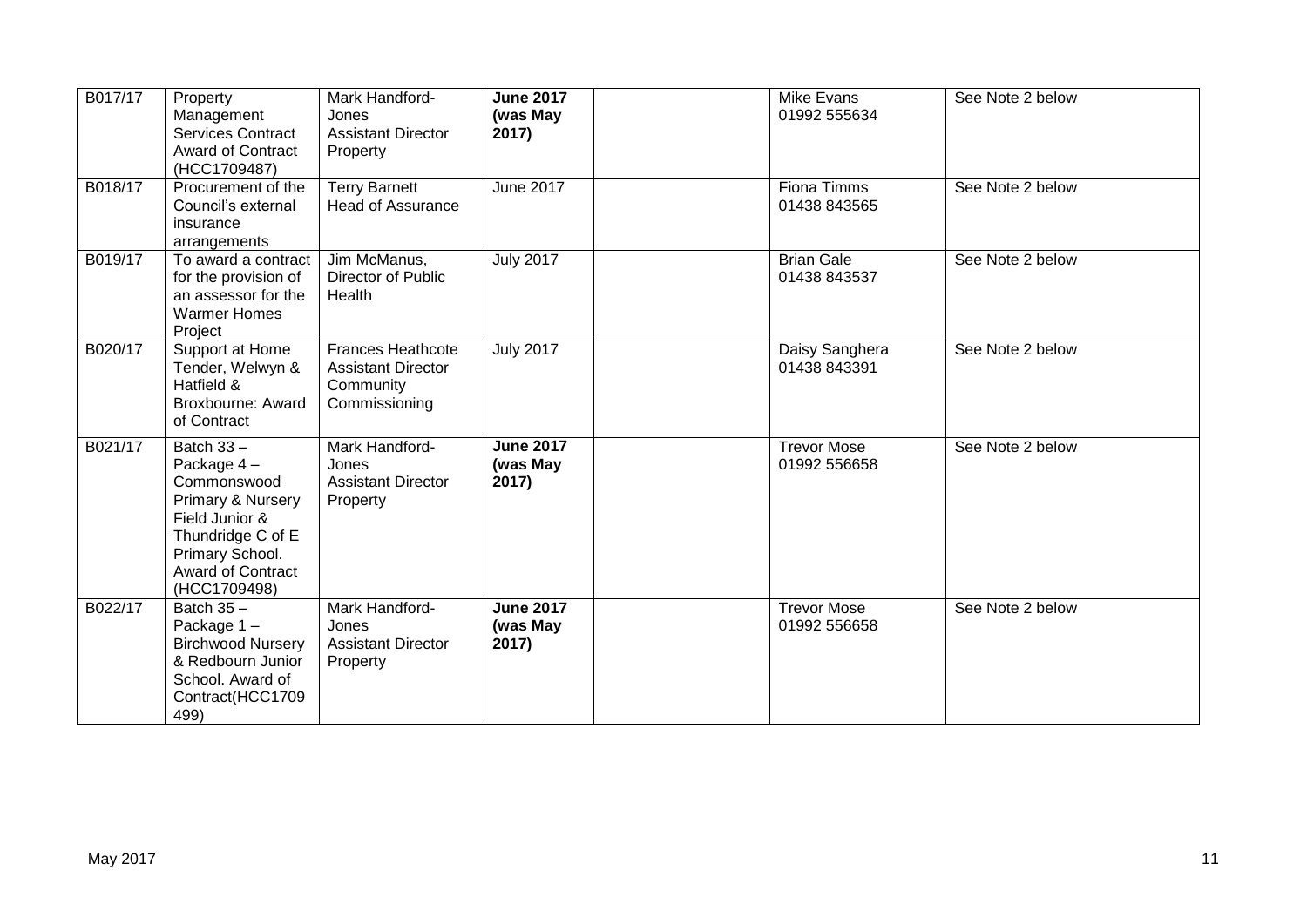| B023/17 | Batch $35 -$<br>Package 2-<br><b>Aycliffe Drive</b><br>Primary, Goldfield<br>Infants & Nursery &<br><b>Little Heath Primary</b><br>School. Award of<br>Contract<br>(HCC1709500)             | Mark Handford-<br>Jones<br><b>Assistant Director</b><br>Property                                    | <b>June 2017</b><br>(was May<br>2017) | <b>Trevor Mose</b><br>01992 556658    | See Note 2 below |
|---------|---------------------------------------------------------------------------------------------------------------------------------------------------------------------------------------------|-----------------------------------------------------------------------------------------------------|---------------------------------------|---------------------------------------|------------------|
| B024/17 | Batch $35 -$<br>Package 3-<br>Icknield Infant &<br>Nursery, Little<br>Hadham Primary,<br>Roman Way First &<br>The William<br>Ransom Primary<br>School. Award of<br>Contract<br>(HCC1709501) | Mark Handford-<br>Jones<br><b>Assistant Director</b><br>Property                                    | <b>June 2017</b><br>(was May<br>2017) | <b>Trevor Mose</b><br>01992 556658    | See Note 2 below |
| B025/17 | <b>Tender of Housing</b><br><b>Related Support</b><br>Domestic Abuse<br>Services. Award of<br>Contract                                                                                      | <b>Frances Heathcote</b><br>Assistant Director,<br>Community<br>Commissioning                       | May 2017                              | Husnara Malik<br>01438 844998         | See Note 2 below |
| B026/17 | <b>Award of Contract</b><br>for Provision of<br>Recruitment,<br>advertising and<br><b>Statutory Notices</b>                                                                                 | Sally Hopper<br><b>Assistant Director</b><br><b>Human Resources</b>                                 | <b>June 2017</b>                      | <b>Brenda McMahon</b><br>01992 556104 | See Note 2 below |
| B027/17 | Extension of<br><b>Residual Local</b><br><b>Authority Collected</b><br><b>Waste Disposal</b><br>Arrangements                                                                                | <b>Simon Aries</b><br><b>Assistant Director</b><br>Transport Waste &<br>Environmental<br>Management | May 2017                              | <b>Matthew King</b><br>01992 556207   | See Note 2 below |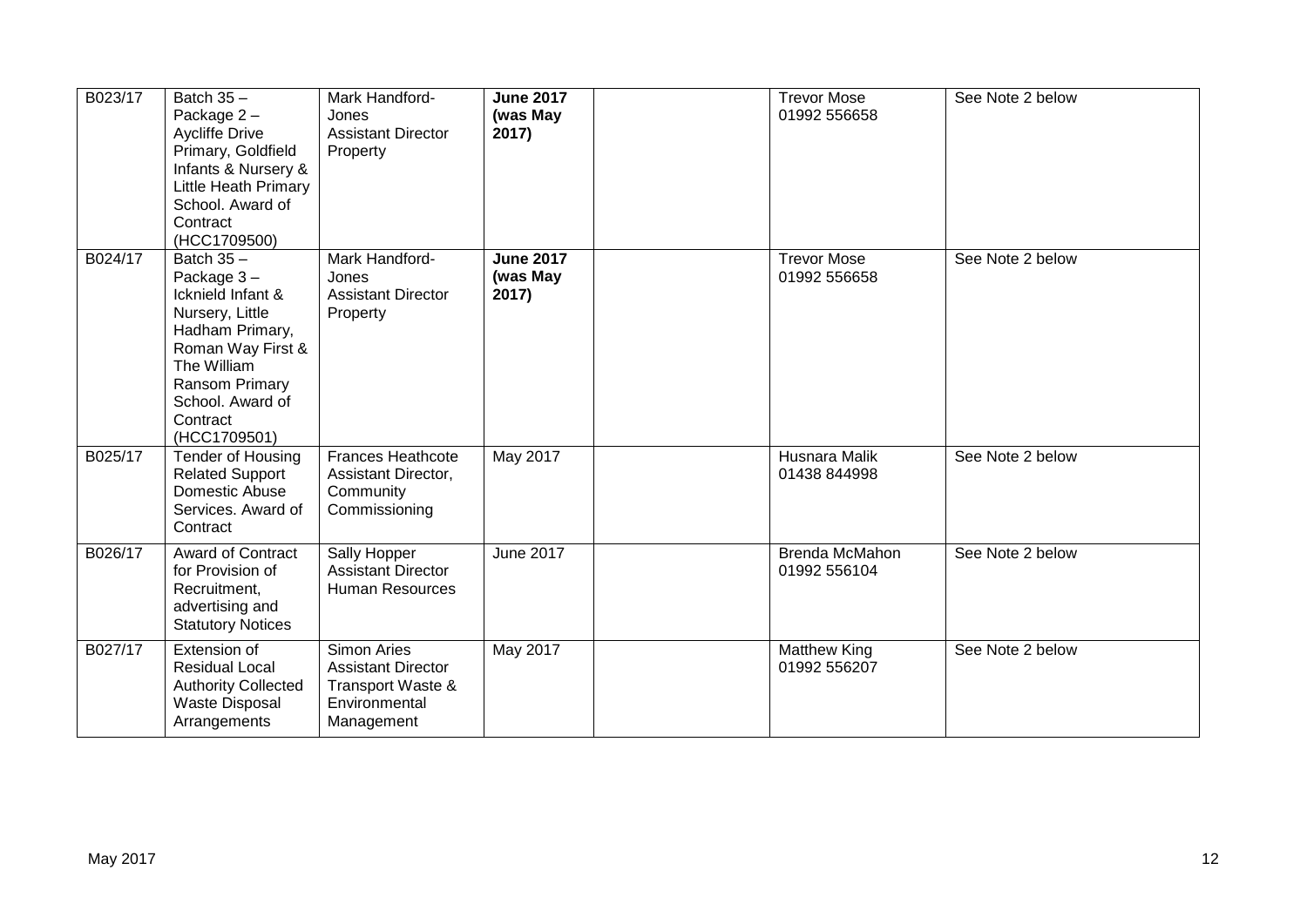| B028/17 | Appointment of a<br><b>Technical Advisor</b><br>for the Residual<br><b>Waste Treatment</b><br>Programme<br>(RWTP)                                                                                                                                                                                                                                                                                                                     | Simon Aries<br><b>Assistant Director</b><br>Transport, Waste &<br>Environmental<br>Management        | <b>June 2017</b>         | Matthew King<br>01992 556207   | See Note 2 below |
|---------|---------------------------------------------------------------------------------------------------------------------------------------------------------------------------------------------------------------------------------------------------------------------------------------------------------------------------------------------------------------------------------------------------------------------------------------|------------------------------------------------------------------------------------------------------|--------------------------|--------------------------------|------------------|
| B029/17 | Contract for the<br>Provision of Re-use<br>retail Services at<br>Household Waste<br><b>Recycling Centres</b>                                                                                                                                                                                                                                                                                                                          | <b>Simon Aries</b><br><b>Assistant Director</b><br>Transport, Waste &<br>Environmental<br>Management | <b>July 2017</b>         | Matthew King<br>01992 556207   | See Note 2 below |
| B030/17 | Extension of the<br>Contract for<br>Waterdale Waste<br><b>Transfer Station</b>                                                                                                                                                                                                                                                                                                                                                        | <b>Simon Aries</b><br><b>Assistant Director</b><br>Transport, Waste &<br>Environmental<br>Management | <b>July 2017</b>         | Matthew King<br>01992 556207   | See Note 2 below |
| B031/17 | Whether to initiate<br>consultation on a<br>proposal to change<br>the age range of<br><b>Widford School</b><br>(Primary), to allow<br>children to be<br>admitted from the<br>age of 2.<br>Whether or not to<br>initiate consultation<br>on the<br>amalgamation of<br>Redbourn Infant<br>and Redbourn<br>Junior Schools (i.e.<br>the closure of<br>Redbourn Junior<br>School and the<br>extension of the<br>Redbourn Infant<br>School) | Jenny Coles<br>Director of Children's<br>Services                                                    | Not before 6<br>May 2017 | Samantha Young<br>01992 555754 | See Note 2 below |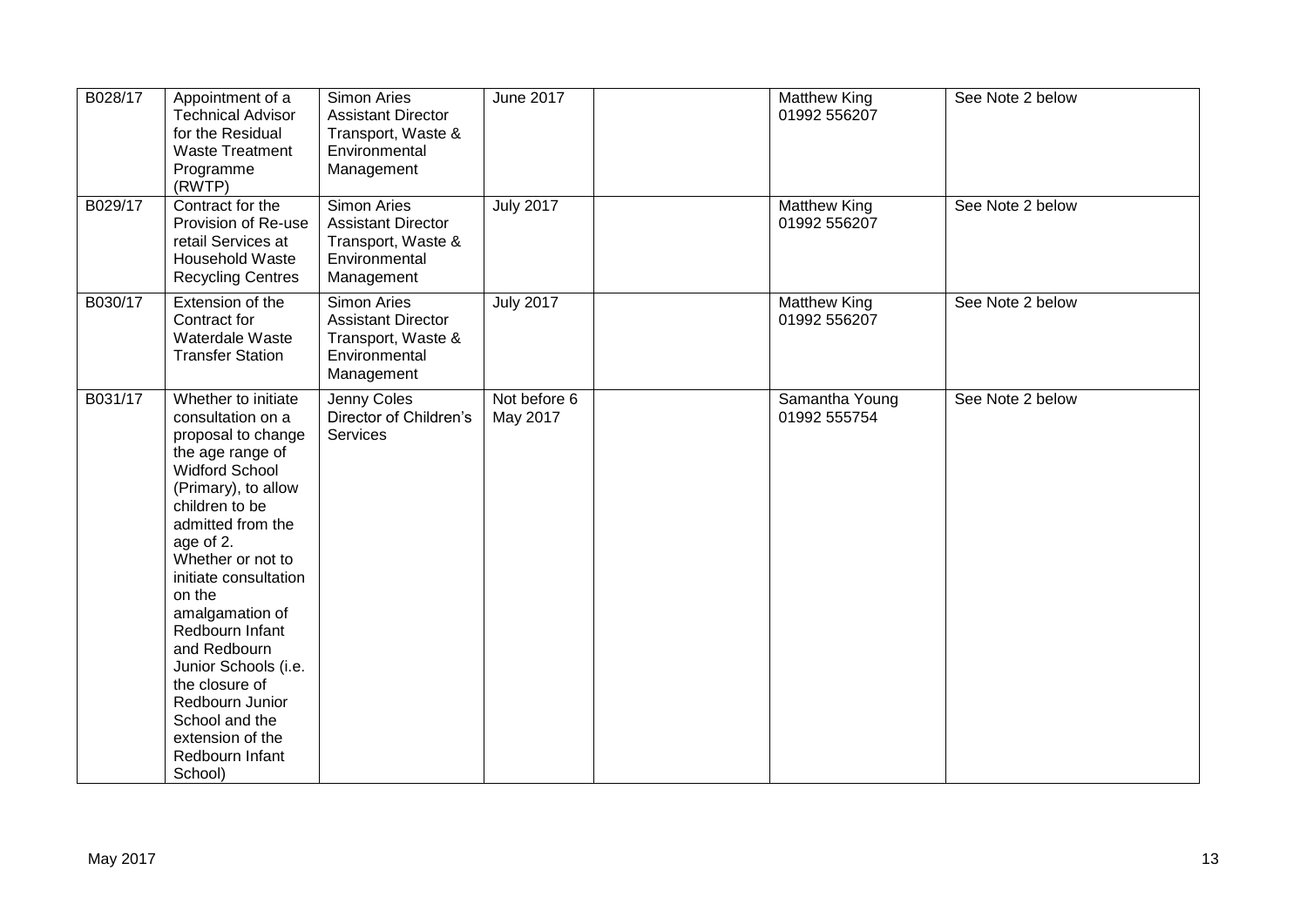| B032/17 | <b>Procurement of</b><br>training providers<br>to allow<br><b>Hertfordshire</b><br><b>County Council to</b><br>utilise the<br>Apprenticeship<br>Levy funds.                                                                                                                          | <b>Caroline Butler</b><br><b>Head of Human</b><br><b>Resources</b><br><b>Specialist Services</b> | <b>July 2017</b>         | <b>Aidan Fox</b><br>01992 556854       | See Note 2 below     |
|---------|--------------------------------------------------------------------------------------------------------------------------------------------------------------------------------------------------------------------------------------------------------------------------------------|--------------------------------------------------------------------------------------------------|--------------------------|----------------------------------------|----------------------|
| B033/17 | <b>Award Tender for</b><br><b>Residential Home</b><br>for Children and<br><b>Young People</b><br>(C&YP) aged 13-<br>18 with Autism,<br>Learning<br><b>Difficulties and/or</b><br><b>Behaviour that</b><br><b>Challenges at</b><br>Wynchlands<br><b>Crescent, St</b><br><b>Albans</b> | <b>Jenny Coles</b><br>Director of<br><b>Children's Services</b>                                  | <b>July 2017</b>         | <b>Patricia Walker</b><br>07812 322740 | See Note 2 below     |
| B034/17 | The Supply of<br>Laminating<br>Pouches (in<br>collaboration with<br>Hampshire<br><b>County Council)</b>                                                                                                                                                                              | <b>Peter Maguire</b><br><b>Head of Special</b><br><b>Projects</b>                                | August 2017              | <b>James Conway</b><br>01707 292357    | See Note 2 & 3 below |
| B035/17 | <b>Dynamic</b><br><b>Purchasing</b><br><b>Systems for the</b><br><b>Supply of Copier</b><br>Paper                                                                                                                                                                                    | <b>Peter Maguire</b><br><b>Head of Special</b><br><b>Projects</b>                                | <b>September</b><br>2017 | <b>Elisa Wray</b><br>01707 292376      | See Note 2           |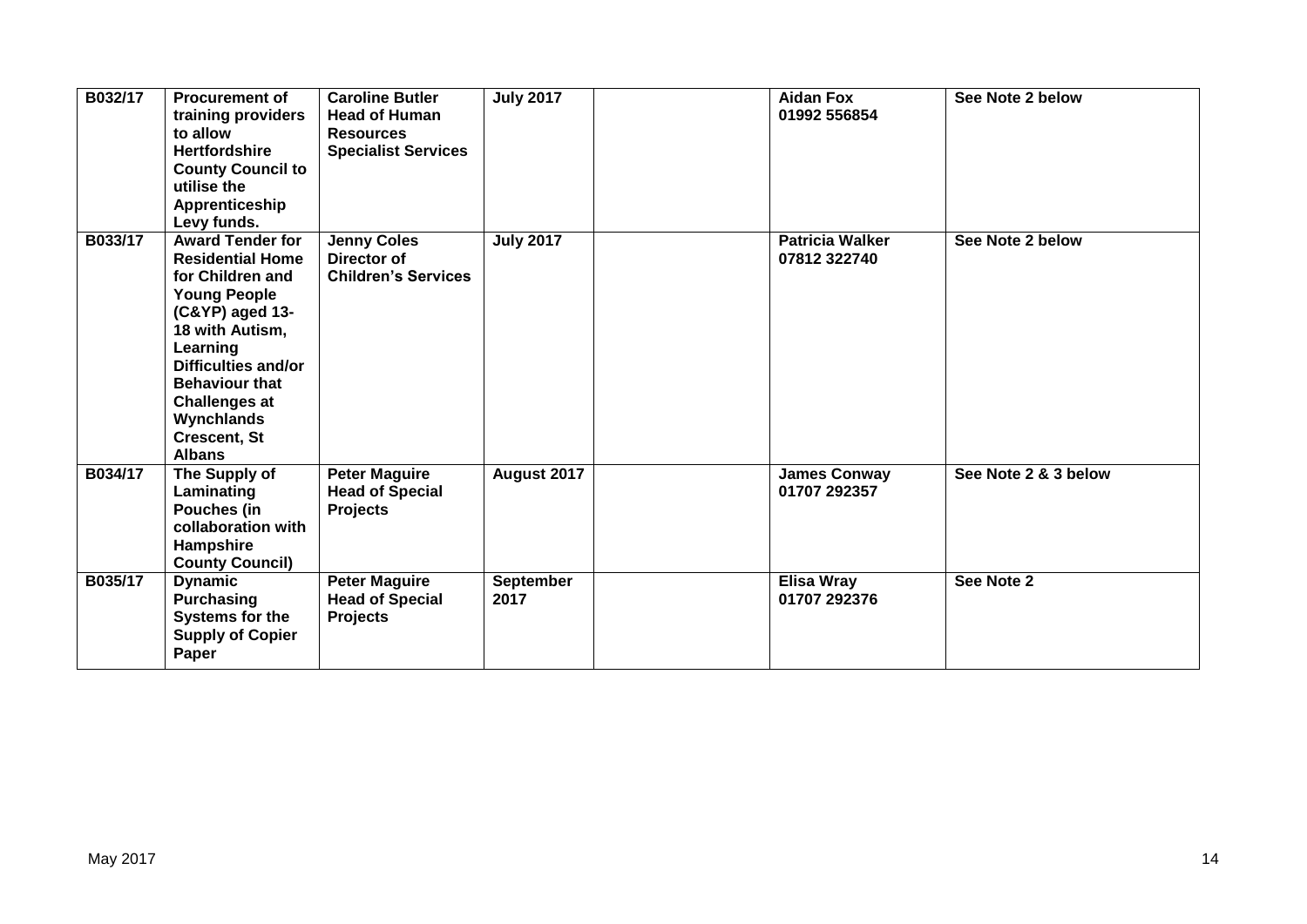| B036/17 | <b>Potential</b>          | Owen Mapley,     | <b>September</b> | <b>Stuart Bannerman</b> | See Note 2 below |
|---------|---------------------------|------------------|------------------|-------------------------|------------------|
|         | extension and             | Director of      | 2017             | Campbell                |                  |
|         | improvement of            | <b>Resources</b> |                  | 01992 588397            |                  |
|         | <b>Enterprise</b>         |                  |                  |                         |                  |
|         | <b>Resource</b>           |                  |                  |                         |                  |
|         | <b>Planning contract.</b> |                  |                  |                         |                  |
|         | This covers               |                  |                  |                         |                  |
|         | Human                     |                  |                  |                         |                  |
|         | Resources,                |                  |                  |                         |                  |
|         | Finance,                  |                  |                  |                         |                  |
|         | Procurement,              |                  |                  |                         |                  |
|         | <b>Budgeting and</b>      |                  |                  |                         |                  |
|         | Reporting.                |                  |                  |                         |                  |

#### **Notes:**

- 1. CBC contract = on behalf of 17 local authority members of the Central Buying Consortium<br>2. Quality and price evaluation derived from tenderers' submissions (which may contain exen
- 2. Quality and price evaluation derived from tenderers' submissions *(which may contain exempt information and if so will not be available for public inspection)* If you have any general enquiries about this Forward Plan - contact Elaine Shell, Democratic Services Manager, 01992 555565 Email: [elaine.shell@hertfordshire.gov.uk](mailto:elaine.shell@hertfordshire.gov.uk)
- 3. Collaborative contract with one or more authorities (not a CBC contract)<br>4. Part II (due to 'Information relating to the financial or business affairs of a
- Part II (due to 'Information relating to the financial or business affairs of any particular person (including the Council')".

#### **KATHRYN PETTITT, CHIEF LEGAL OFFICER**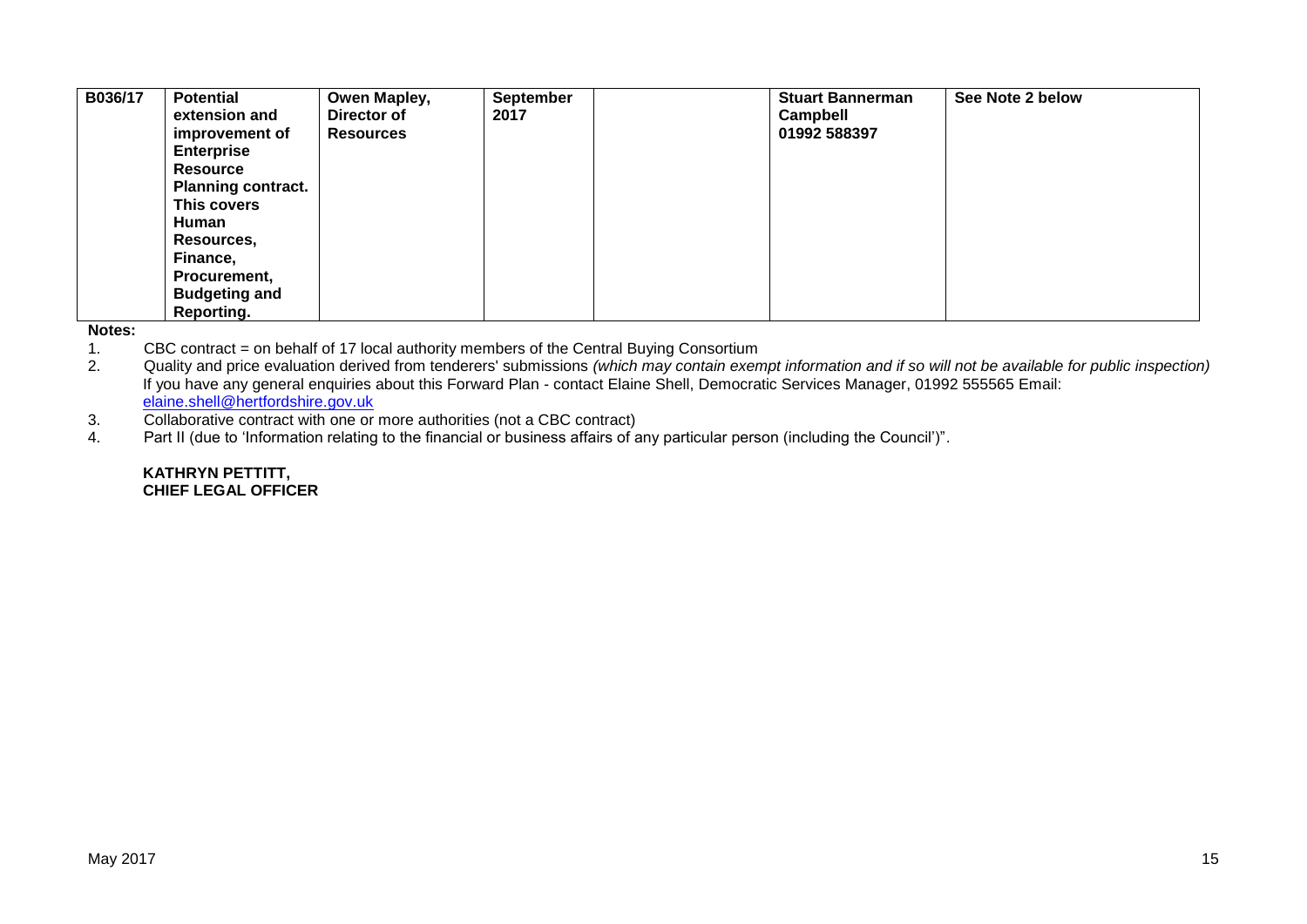

# **Hertfordshire** HERTFORDSHIRE COUNTY COUNCIL

### **FORWARD PLAN Notice of key and other decisions likely to be made on behalf of the County Council in the period 1 June 2017 – 30 September 2017**

# **Published 5 May 2017**

[Note: Key decisions and other decisions due to be reached in April 2017 but not yet made remain listed (notice of these items was given in the Forward Plan issued on 5 April 2017)]

#### **EAST HERTS & LEA VALLEY**

#### **Broxbourne**

| Location                    | <b>Proposed Restriction</b> |
|-----------------------------|-----------------------------|
| Various Roads, Hoddesdon    | <b>Waiting Restrictions</b> |
| Dinant Link Road, Hoddesdon | 40mph Speed Limit           |

#### **East Herts**

| Location                                        | <b>Proposed Restriction</b>                                   |
|-------------------------------------------------|---------------------------------------------------------------|
| London Road, Buntingford                        | <b>Waiting Restrictions</b>                                   |
| High Street & Finches, Walkern                  | <b>Waiting Restrictions</b>                                   |
| Mill Road, Mead Lane, Hertford                  | Waiting Restrictions, Loading Bay, Prohibition of Turns,      |
|                                                 | Cycle Track Order                                             |
| Watton Road, Ware                               | Cycle Track Order, Waiting Restrictions, Pedestrian Crossing  |
| Lady Margaret Gardens, Brocket Meadow, Ware     | 20mph, Cycle Track Order                                      |
| Marshgate Drive, Hertford                       | <b>Waiting Restrictions</b>                                   |
| Mead Lane, Hertford                             | <b>Waiting Restrictions</b>                                   |
| B1038 Halfacre Lane, Gt Hormead                 | <b>Waiting Restrictions</b>                                   |
| Hare Street Road, Buntingford                   | 30 & 40mph Speed Limits                                       |
| Park Road, Ware                                 | <b>Waiting Restrictions</b>                                   |
| Various Roads, Hertford                         | <b>Waiting Restrictions</b>                                   |
| Various Roads, Braughing                        | 20mph Speed Limit, Road Humps                                 |
| Cozens Road, Woodley Road, Ware                 | <b>Waiting Restrictions</b>                                   |
| Church Street, Bishop's Stortford               | <b>Waiting Restrictions</b>                                   |
| South Street, Bishop's Stortford                | <b>Waiting Restrictions</b>                                   |
| Horns Road, West Street, Hertford               | Waiting Restrictions, 20mph Speed Limit, Prohibition of Entry |
| Hazelend Road, Farnham Road, Bishop's Stortford | 40 & 50mph Speed Limits                                       |
| A120 Bishop's Stortford                         | 40mph Speed Limit                                             |
| Uplands, Braughing                              | School Keep Clear Markings                                    |
| Tamworth Road, Hertford                         | <b>Waiting Restrictions</b>                                   |
| Ermine Street, Buntingford                      | Cycle Track Order                                             |
| High Street, Buntingford                        | <b>Restricted Zone</b>                                        |
| Three Cherry Trees Lane, Hemel Hempstead        | <b>Waiting Restrictions</b>                                   |

#### **MID WEST HERTS**

#### **Dacorum**

| Location                                   | <b>Proposed Restriction</b> |
|--------------------------------------------|-----------------------------|
| Jupiter Drive, Solway etc, Hemel Hempstead | <b>Waiting Restrictions</b> |
| London Road, Hemel Hempstead               | <b>Waiting Restrictions</b> |